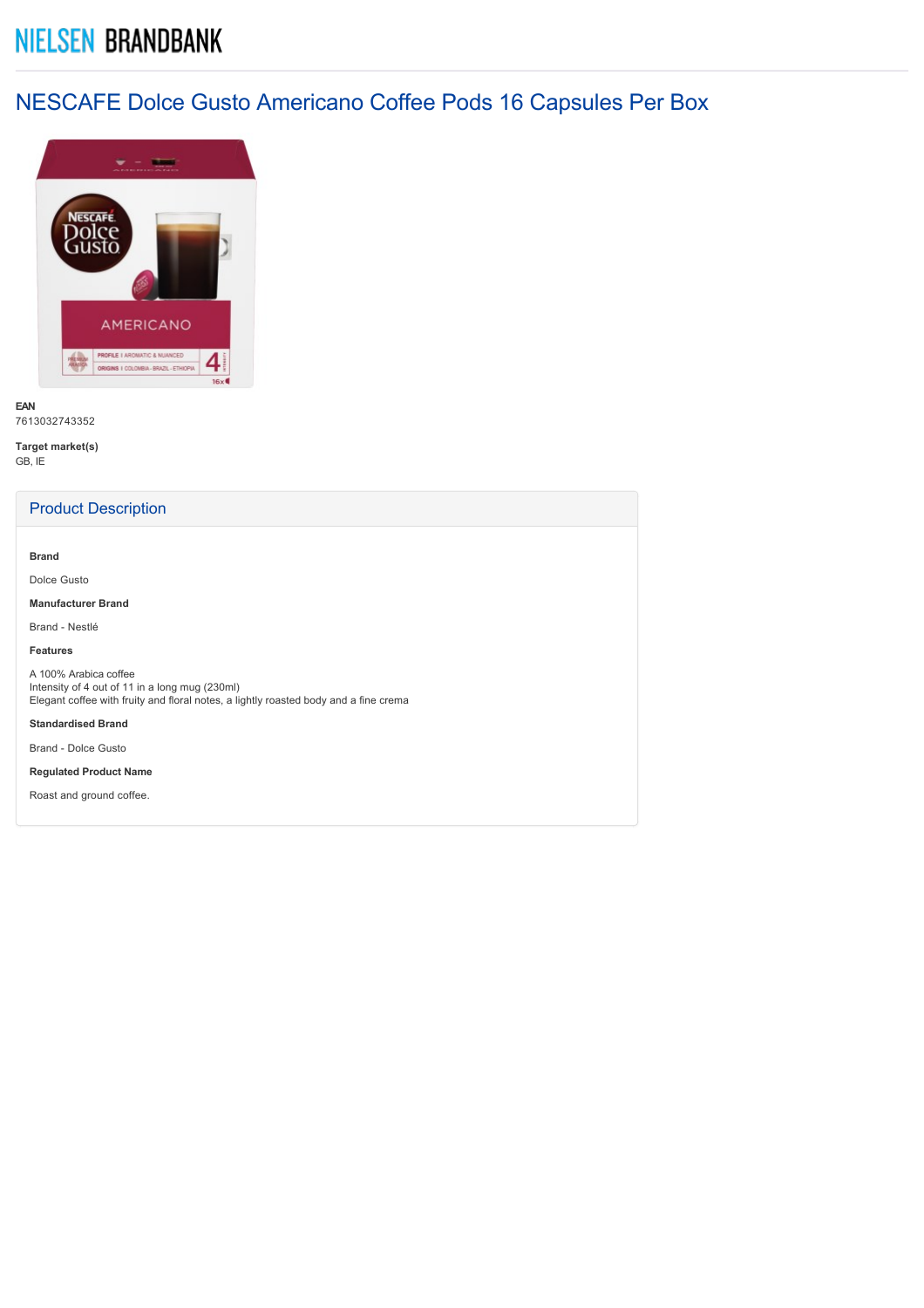## **Marketing**

#### **Company Name**

Nestlé UK Ltd

#### **Company Address**

PO Box 207, York, YO91 1XY.

#### **Product Marketing**

Discover NESCAFÉ® Dolce Gusto® Americano, a 100% Arabica coffee with an intensity of 4 out of 11. This long cup (at 230ml) is an elegant coffee with fruity and floral notes, and a fine crema. Savour the nuanced notes of lychee and rose, in this lightly roasted body, mug-sized coffee.

The box contains 16 capsules designed for NESCAFÉ® Dolce Gusto® capsule coffee machines for you to prepare 16 mugs of Americano.

#### **Brand Marketing**

WORLD-CLASS PREMIUM COFFEE ORIGINS

Our talented coffee creators have blended South American and East African Arabica coffee beans and lightly roasted them to create NESCAFÉ® Dolce Gusto® Americano's delicate flavour.

#### PROFESSIONAL QUALITY COFFEE SYSTEM

Create professional quality coffees with a thick velvety crema, thanks to the machine's high pressure (up to 15 bars).

#### AROMA FRESHNESS PROTECTION

With our hermetically sealed capsules, which preserve coffee freshness, you'll enjoy rich aromatic mugs every time.

#### OVER 30 COFFEE CREATIONS

With NESCAFÉ® Dolce Gusto®, you can enjoy over 30 premium coffee creations, whether you like your coffee short or long, black or white. Enjoy a choice of bold Ristretto, intense Espresso, aromatic Lungo and full-bodied Grande or frothy Cappuccino, smooth Latte Macchiato, or even hot chocolate, teas, and cold beverages.

#### **Other Information**

Packed in a protective atmosphere.

#### **Further Description**

More information on: www.dolce-gusto.co.uk www.dolce-gusto.ie

#### **Trademark Information**

Nutritional Compass® ®Reg. Trademark of Société des Produits Nestlé S.A.

## Storage & Usage

#### **Storage Type**

**Type**

#### Ambient

#### **Preparation and Usage**

Easy to Prepare

Simply slide your Americano capsule into your NESCAFÉ® Dolce Gusto® machine. Your coffee will be ready right away.

#### **Storage**

Store in a clean, cool and dry place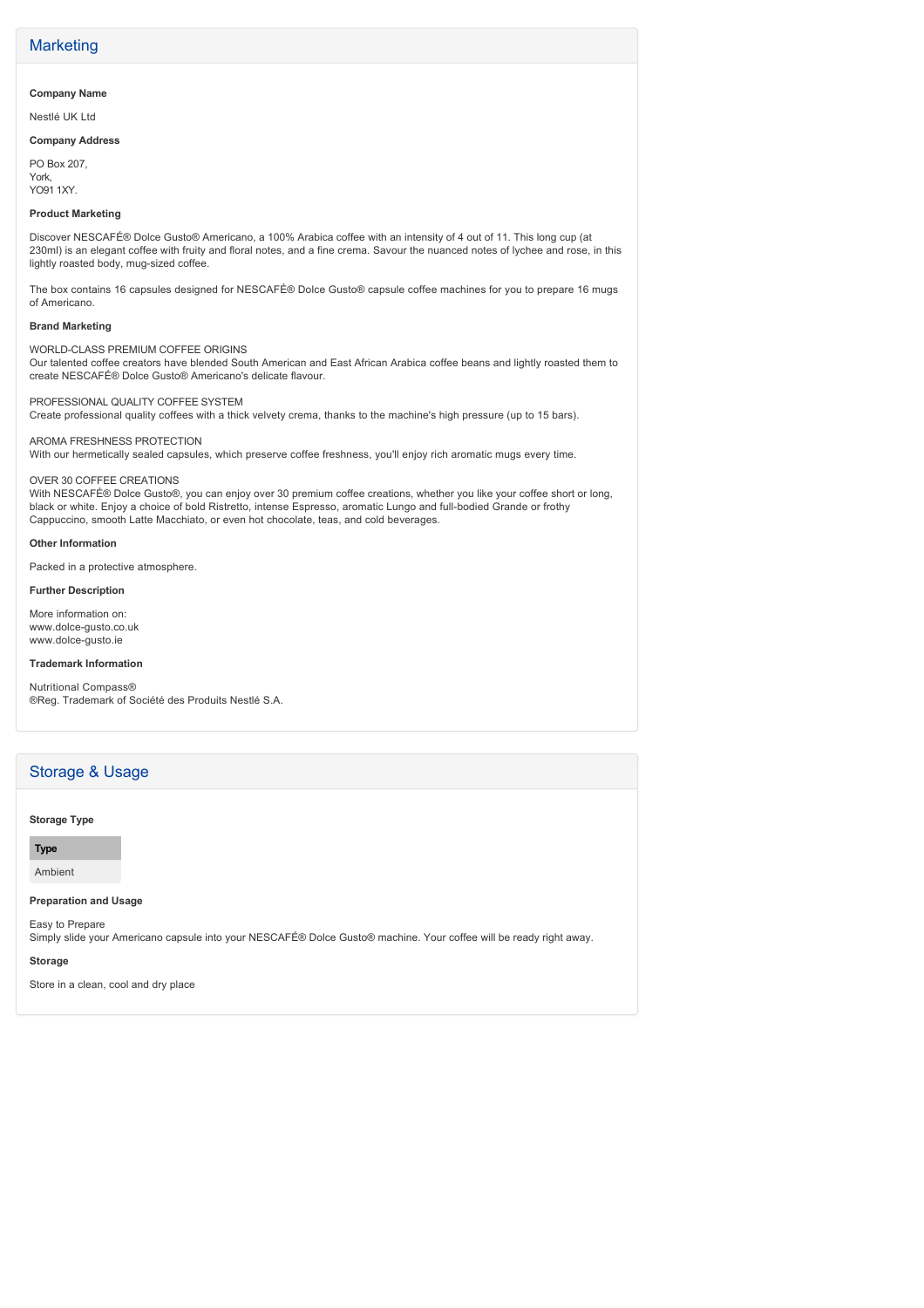## Brandbank Captured Pack Data

**Pack Size**

10g

**Numeric Size**

Numeric Size - 10

**Recycling Info**

Carton - Recyclable

**Pack Type**

Type - Unspecified Pack

**Recycling Other Text**

Recyclable Carton

## **Units**

**Number of Units**

Number of Units - 16

**Unit Type**

Capsules

## Customer Services

#### **Manufacturers Address**

Nestlé UK Ltd, PO Box 207, York, YO91 1XY.

#### **Return To**

Good to talk UK Tel 0800 707 60 66 IRE Tel 00800 63785385 Nestlé UK Ltd, PO Box 207, York, YO91 1XY.

## dolce-gusto.com

**Telephone Helpline**

UK: 0800 707 60 66 IRE: 00800 63785385

#### **Web Address**

dolce-gusto.com www.dolce-gusto.co.uk www.dolce-gusto.ie

## Extended Data

#### **Languages On Pack**

• English

#### **Description Breakdown**

Functional Name - Coffee Pods Variant - Americano